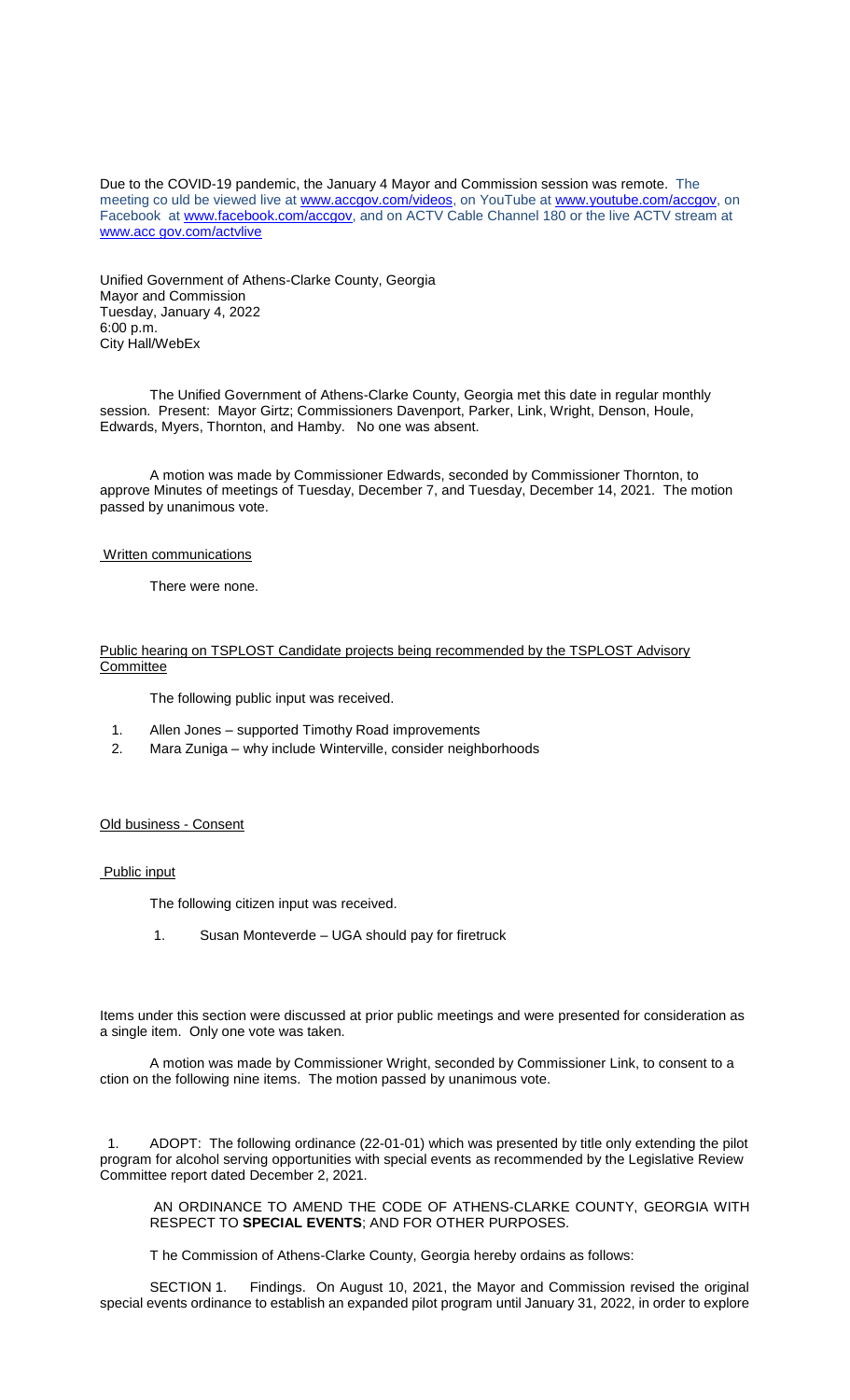opportunities to provide greater flexibility to special event organizers and public safety staff and identify ways to better meet the needs of special events organizers and attendees, while addressing areas of concern identified by Athens-Clarke County staff, particularly as it related to public safety. Upon initial review of the pilot program, the Mayor and Commission has determined that additional time is necessary to more fully evaluate the effectiveness of the pilot program, particularly in light of event limitations and/or cancellations caused by the COVID-19 pandemic during the original pilot program period. As a result, the Mayor and Commission intends to extend the pilot program for an additional year until January 31, 2023, for further evaluation.

SECTION 2: Section 6-5-12 entitled *"Sale of beer and/or wine"* of the Code of Athens-Clarke County, Georgia, is hereby modified by deleting subsection (a) in its entirety and the following new subsection (a) is inserted in lieu thereof:

# **"Sec . 6-5-12. – Sale of beer and/or wine.**

(a) *Purpose*. The purpose of this ordinance is to establish a pilot program to implement changes to the Special Events ordinance in order to provide greater flexibility, while prioritizing public health and safety concerns. This ordinance shall remain in full force and effect until January 31, 2023, unless it is extended or modified prior to said date by the Mayor and Commission.

SECTION 3. Should any provision, paragraph, sentence, or word of this Ordinance be rendered or declared invalid by any final court of competent jurisdiction or by reason of any preemptive legislation, the remaining provisions, paragraphs, sentences, or words of this Ordinance as hereby issued shall remain in full force and effect. All ordinances or parts of ordinances in conflict herewith are hereby repealed.

SECTION 4. This Ordinance shall become effective immediately following the Mayor's approval and will continue to be in effect until 11:59 p.m. on Tuesday, January 31, 2023, or until it otherwise extended, rescinded, superseded, or amended by an ordinance of the Commission.

SECTION 5. The Clerk of Commission, in consultation with the County Attorney, shall have the power to correct scrivener's errors.

2. APPROVE: Establish the 2022 Election Qualifying Fees for the May 24, 2022 General Primary as follows as per agenda report dated November 24, 2021; and authorize appropriate staff to publish the qualifying fees.

| \$3,824.19 |
|------------|
| \$1,350.00 |
| \$450.00   |
| \$108.00   |
|            |

3. APPROVE: a) The proposed project concept for Sub-Project #3, Rescue Truck Equipment for SPLOST 2020 Project 05, Fire Department Equipment Project, as generally described in Attachment #1 of agenda report dated November 23, 2021;

b) Award contract to purchase a rescue truck, equipped with idle mitigation equipment and associated equipment to FireLine, Inc. for \$811,764 (Attachment #2).

c) Declare rescue trucks 4203 and 4202 as surplus and authorize their disposal consistent with Unified Government of Athens-Clarke County (ACCGov) policies; and,

d) Authorize Mayor and appropriate staff to execute all related documents.

- 4. APPROVE: Professional services supplement with Kimley-Horn for additional services as part of the Trail Creek Crossing (TSPLOST 2018 Project 06 Sub-Project #4) in the not-to-exceed amount of \$98,624 as per agenda report dated November 23, 2021; and authorize the Mayor and appropriate staff to execute all related documents.
- 5. APPROVE: a) Appropriation in the amount of \$391,060 for the Carlton Terrace Joint Use Stub Project as per agenda report dated November 22, 2021;

b) Award a unit price construction work order to the low bidder, RDJE, Inc., in the amount of \$372,438;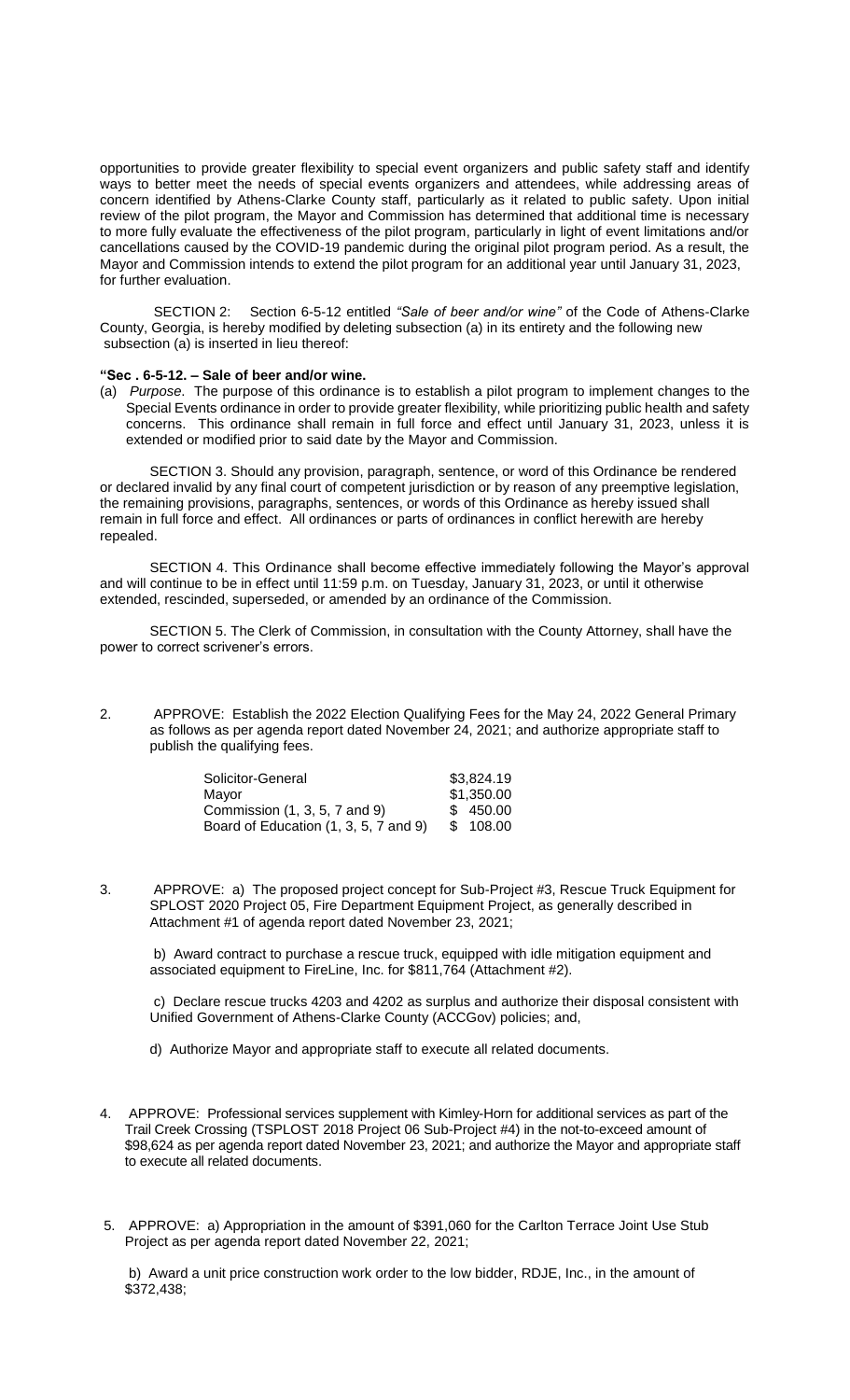- c) A uthorize staff to approve project change orders that do not collectively exceed the overall a ppropriation of \$391,060; and
- d) Authorize the Mayor and appropriate staff to execute all related contract documents.
- 6. APPROVE: SPLOST 2020 Project 03 Classic Center Arena

a) Revise total project budget**,** Attachment #1 of agenda report dated November 23, 2021, from \$116,705,055 (estimated at schematic design stage) to \$135,655,498;

b) Authorize staff to negotiate a Guaranteed Maximum Price (GMP) agreement for construction of the Classic Center Arena with JE Dunn Construction Company for a not-to exceed amount of \$107,000,000;

c) Approve an increase of \$1,182,449 to the previously not to exceed amount for Jacobs Project Management Co. for Project Management Services; and

d) Authorize the Mayor and appropriate staff to finalize contract negotiations and execute all related documents.

7. APPROVE: Memorial Park Sewer Replacement and Dog Park Improvements

a) Authorize an appropriation in the amount of \$1,896,710 for the Memorial Park Sewer Replacement Project and Dog Park Improvements as per agenda report dated November 22, 2021;

b) Award a unit price construction work order to the low bidder, RDJE, Inc., in the amount of \$1,806,390;

c) Authorize staff to approve project change orders that do not collectively exceed the overall appropriation of \$1,896,710; and

- d ) Authorize the Mayor and appropriate staff to execute all related contract documents.
- 8. APPROVE: Project concept and memorandum of understanding (MOU) for the expansion of the Athens Neighborhood Health Center as per agenda report revised December 20, 2021.

a) Approve a project concept for the expansion of the Athens Neighborhood Health Center at 402 McKinley Drive as per Attachment #1 of agenda report revised December 20, 2021;

b) Approve a non-binding Memorandum of Understanding between the Unified Government of Athens-Clarke County and the Athens Neighborhood Health Center for the expansion of the facility at 402 McKinley Drive (Attachment #2);

c) Authorize a contract amendment between the Unified Government of Athens-Clarke County and Jacobs Project Management Company to add staff augmentation services to the contract used for SPLOST 2020 Project Management (Attachment #3); and,

- d) Authorize the Mayor and appropriate staff to execute all necessary documents.
- 9. APPROVE: Appointments to the Oconee Rivers Greenway Commission

| Susie Haggard – reappointment | five-year term expiring 12-31-2026 |
|-------------------------------|------------------------------------|
| Dale Van Cantfort             | five-year term expiring 12-31-2026 |

Old and new business – Discussion

Public input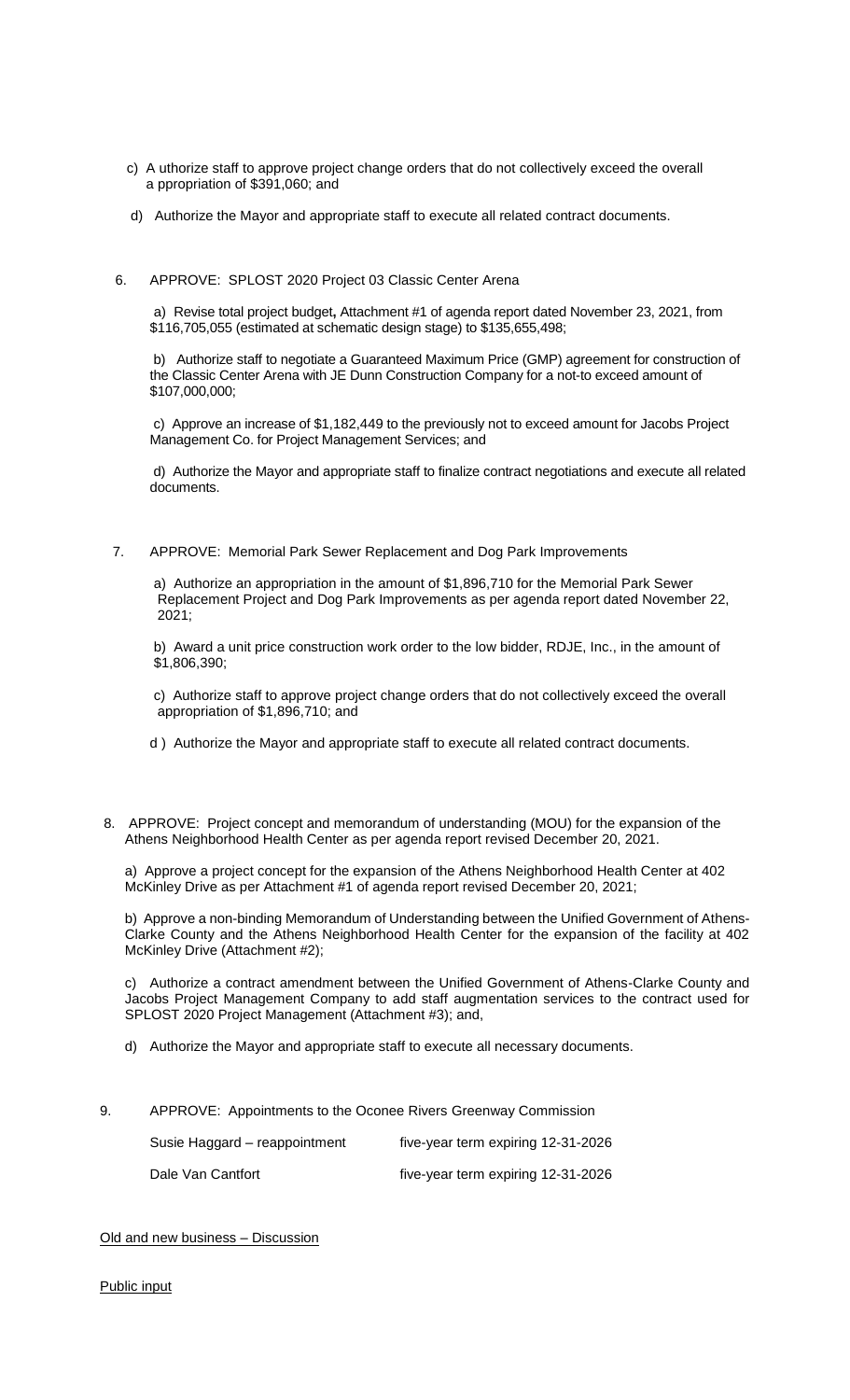The following public input was received.

- 1. Bryne Anderson supported Town & Gown \$1 annual lease
- 2. Allen Rowell supported Town & Gown \$1 annual lease
- 3. Amy Miller supported Town & Gown \$1 annual lease
- 4. Narke Norton supported Town & Town \$1 annual lease
- 5. Grant Whitworth supported Spring Valley rezoning

.

 $\overline{\phantom{a}}$ 

A motion was made by Commissioner Link, seconded by Commissioner Edwards, to approve request of Gerry Whitworth/Whitworth Land Corp. Owner: Christian Eunice Mills Trust for rezoning from AR (Agricultural Residential) to E-I (Employment-Industrial) on 289.476 acres known as 1310 Spring Valley Road. Proposed use is light industrial.

A substitute motion was made by Commissioner Davenport, seconded by Commissioner Houle, to deny the request.

The substitute motion failed by roll call vote with Commissioners Davenport, Parker, and Houle voting YES; and Commissioners Link, Wright, Denson, Edwards, Myers, Thornton, and Hamby voting NO. (3 YES; 7 NO)

The original motion passed by roll call vote with Commissioners Parker, Link, Wright, Denson, Edwards, Myers, Thornton, and Hamby voting YES; and Commissioners Davenport and Houle voting NO. (8 YES; 2 NO) The following ordinance (22-01-02) which was presented by title only was declared adopted.

AN ORDINANCE TO AMEND THE CODE OF ATHENS-CLARKE COUNTY, GEORGIA, WITH RESPECT TO **REZONING APPROXIMATELY 289.476 ACRES LOCATED AT 1310 SPRING VALLEY ROAD FROM AR (AGRICULTURAL RESIDENTIAL) TO E-I\* (EMPLOYMENT INDUSTRIAL WITH CONDITION)**; AND FOR OTHER PURPOSES.

The Commission of Athens-Clarke County, Georgia hereby ordains as follows:

SECTION 1. The map constituting the component part of the Zoning Ordinance of Athens-Clarke County, Georgia, by virtue of and in compliance with Sections 9-3-3 and 9-3-6 thereof, is hereby amended by changing the zoning of 289.476 acres located at 1310 Spring Valley Road, Athens, Georgia, from AR (Agricultural Residential) to E-I\* (Employment-Industrial with Condition) as shown on Attachment A hereto.

The 289.476 acres parcel is more particularly described as "Tract I 289.475 acres" in that certain document entitled "R.D. Christian," dated March 10, 1989, prepared by Ray N. Woods, and being on file and available for public inspection in the office of the Athens-Clarke County Planning Department, 120 West Dougherty Street, Athens, Georgia. The affected property is also known as Tax Parcel No. 224 006C, p/o 222 001 on the Athens-Clarke County tax maps being on file and available for public inspection in the office of the Athens-Clarke County Planning Department, 120 West Dougherty Street, Athens, Georgia. The date of this amendment to the Official Zoning Map of Athens-Clarke County as shown by Attachment A shall be noted on said Official Zoning Map in the office of the Clerk of Commission, 301 College Avenue, Athens, Georgia, and duly noted in the minutes of the Commission meeting.

SECTION 2. The following conditions of zoning are associated with this ordinance:

- (1) A public sanitary sewer line extension by the property owner shall be required to serve the development of the subject property.
- (2) beginning at a point two-hundred (200) feet north of the intersection of Taylor Lane and Spring Valley Road and continuing in a southwesterly direction along the entirety of the subject property's frontage, there shall remain a fifty (50) foot undisturbed buffer. The only encroachments into this undisturbed buffer shall be for public street or driveway access limited to direct alignment with Taylor Lane or Gretchen Lane and/or utility access.
- (3) The development of Warehouse or Distribution Facilities exceeding two-hundred thousand (200,000) square feet must also provide a second point of access to either Athena Drive, Voyles Road or Olympic Drive if access is also provided to Spring Valley Road.

SECTION 3. All ordinances or parts of ordinances in conflict herewith are hereby repealed.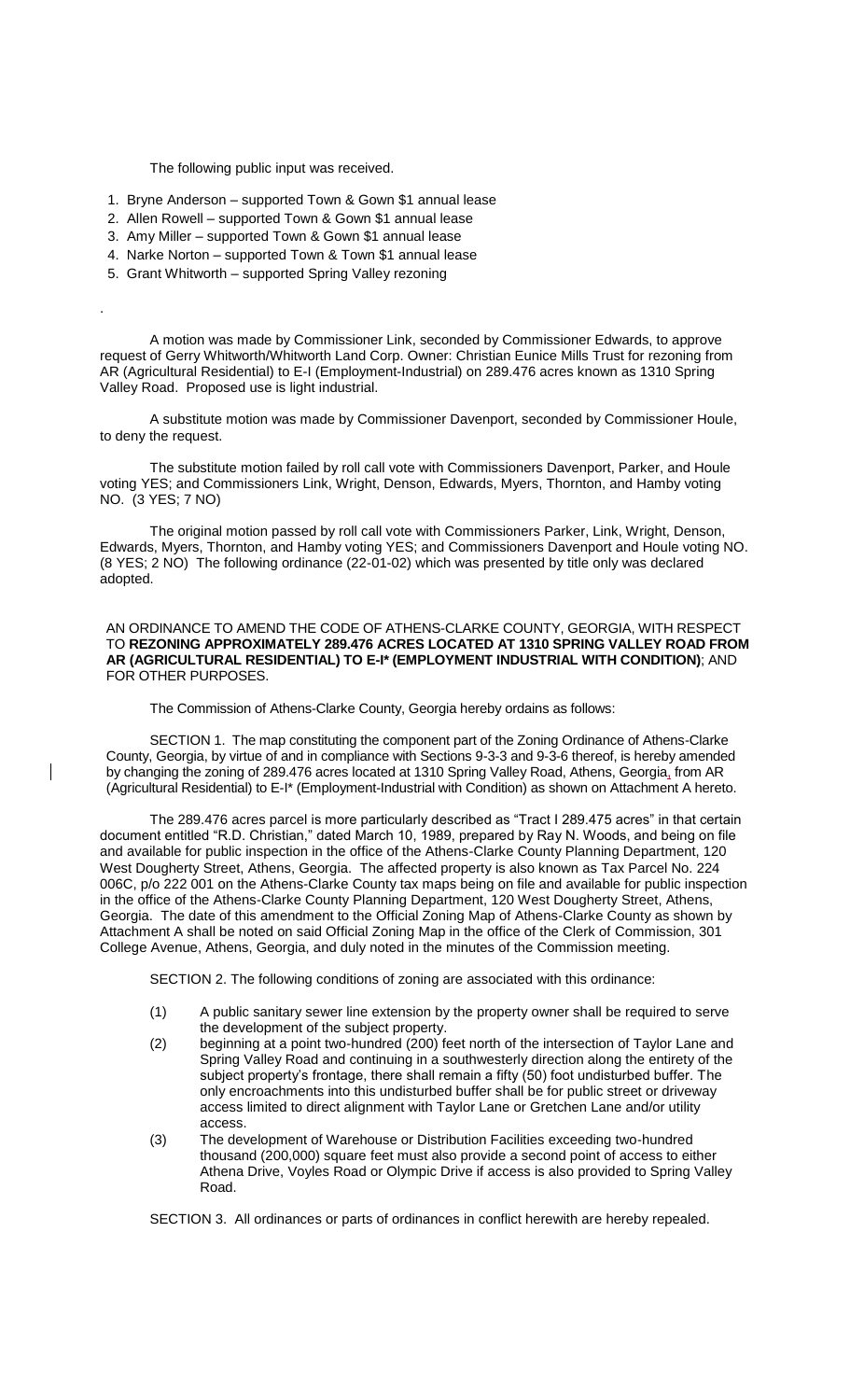A motion was made by Commissioner Edwards, seconded by Commissioner Link, to adopt the following ordinance (#22-01-03) which was presented by title only. The motion passed by unanimous vote.

AN ORDINANCE TO AMEND THE CODE OF ATHENS-CLARKE COUNTY, GEORGIA WITH RESPECT TO **AMENDING THE OFFICIAL FUTURE LAND USE MAP OF ATHENS-CLARKE COUNTY BY CHANGING THE DESIGNATION ON APPROXIMATELY 0.354 ACRE OF LAND LOCATED AT 2855 RIVERBEND ROAD & 2865 RIVERBEND ROAD FROM "TRADITIONAL NEIGHBORHOOD" TO "MIXED DENSITY RESIDENTIAL";** AND FOR OTHER PURPOSES.

The Commission of Athens-Clarke County, Georgia, hereby ordains as follows:

SECTION 1. The Official Land Use Map referred to in the Zoning Ordinance of Athens-Clarke County, Georgia, as specifically identified in Section 9-3-3(A) (2) thereof, is hereby amended by changing the future land use designation on approximately 0.354 acre of land located at 2855 Riverbend Road and 2865 Riverbed Road, County tax parcel number 181C4 A001A and 181C4 A001B, from "Traditional Neighborhood" to "Mixed Density Residential," as more fully shown on Exhibit A, attached hereto and incorporated herein by reference.

The date of this amendment to the Official Land Use Map of Athens-Clarke County as shown by Exhibit A shall be duly noted in the minutes of the Commission meeting. The Official Land Use Map and Exhibit A hereto are available for inspection in said Clerk's Office, 301 College Avenue, Athens, Georgia.

SECTION 2. All ordinances or parts of ordinances in conflict herewith are hereby repealed.

A motion was made by Commissioner Edwards, seconded by Commissioner Link, to adopt the following ordinance (#22-01-04) which was presented by title only. The motion passed by unanimous vote.

AN ORDINANCE TO AMEND THE CODE OF ATHENS-CLARKE COUNTY, GEORGIA, WITH RESPECT TO **REZONING APPROXIMATELY 0.354 ACRE LOCATED AT 2855 RIVERBEND ROAD & 2865 RIVERBEND ROAD FROM RM-1 (MIXED DENISITY RESIDENTIAL) TO RM-2 (MIXED DENSITY RESIDENTIAL)**; AND FOR OTHER PURPOSES.

The Commission of Athens-Clarke County, Georgia hereby ordains as follows.

SECTION 1. The map constituting the component part of the Zoning Ordinance of Athens-Clarke County, Georgia, by virtue of and in compliance with Sections 9-3-3 and 9-3-6 thereof, is hereby amended by changing the zoning of 0.354 acre located at 2855 Riverbend Road and 2865 Riverbend Road, Athens, Georgia, from RM-1 (Mixed Density Residential) to RM-2 (Mixed Density Residential) as shown on Attachment A hereto.

The 0.354 acre parcel is more particularly described in that certain document entitled "Project 12- 092s Minor Subdivision Plat," dated August 16, 2012, and being on file and available for public inspection in the office of the Athens-Clarke County Planning Department, 120 West Dougherty Street, Athens, Georgia. The affected property is also known as Tax Parcel No. 181C4 A001A and 181C4 A001B on the Athens-Clarke County tax maps being on file and available for public inspection in the office of the Athens-Clarke County Planning Department, 120 West Dougherty Street, Athens, Georgia. The date of this amendment to the Official Zoning Map of Athens-Clarke County as shown by Attachment A shall be noted on said Official Zoning Map in the office of the Clerk of Commission, 301 College Avenue, Athens, Georgia, and duly noted in the minutes of the Commission meeting.

SECTION 2. All ordinances or parts of ordinances in conflict herewith are hereby repealed.

A motion was made by Commissioner Parker, seconded by Commissioner Thornton to HOLD until Tuesday, February 1, 2022 326 Arch Street - Exception to Policy/Procedure WS-011: Water and/or Sanitary Sewer Services. The motion passed by unanimous vote.

A motion was made by Commissioner Parker, seconded by Commissioner Thornton, to HOLD until Tuesday, February 1, 2022 182 First Street - Exception to Policy/Procedure Statement WS-011: Water and/or Sanitary Sewer Services. The motion passed by unanimous vote.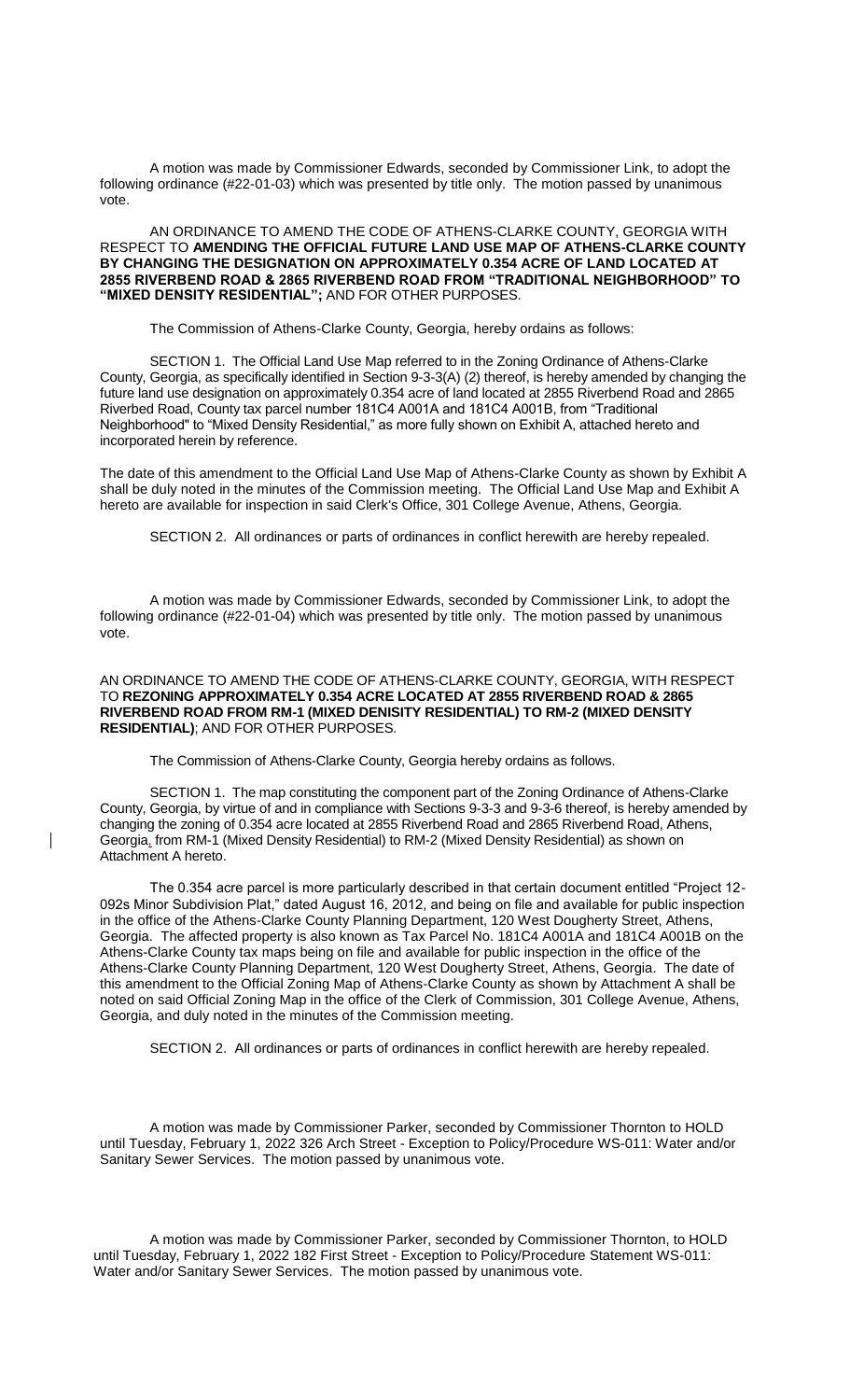A motion was made by Commissioner Houle, seconded by Commissioner Thornton, to HOLD until Tuesday, February 1, 2022 5100 Atlanta Highway - Private pump station and force main. The motion passed by unanimous vote.

A motion was made by Commissioner Denson, seconded by Commissioner Parker, with reference to community benefit agreements submitted by agencies wishing to qualify for rent reduction for use of ACCGov facilities.

- 1. Accept the Community Benefit Agreements (CBA) from all submitting tenants
- 2. Set the Annual Leases for FY23 to be \$1 for all tenants that had an accepted CBA
- 3. Require all tenants with an accepted CBA to have the leadership of their organization complete Diversity, Equity, and Inclusion training within the FY23 fiscal year
- 4. ACCGOV will meet with current nonprofit leasees within 6 months to discuss creating an equitable rental agreement for FY24 within the Unified Leasing Policy for ACCGOV facilities.

A motion was made by Commissioner Link, seconded by Commissioner Edwards, to amend item #3 to read as follows. "Require all tenants to have the leadership of their organization complete Diversity, Equity, and Inclusion training, as advised and approved by the ACC Inclusion Office, within the FY23 fiscal year.

The amendment was accepted and the motion as amended passed by unanimous vote.

A motion was made by Commissioner Hamby, seconded by Commissioner Myers, with reference to SPLOST 2020 Project 03 Classic Center Arena – Construction material testing and special inspections services: approve the selection of and contract award to Geo-Hydro Engineers to provide construction materials testing and special services at an amount not-to-exceed amount of \$600,000; and authorize the Mayor and appropriate staff to finalize contract negotiations and execute all related documents as per agenda report revised December 28, 2021. The motion passed by unanimous vote.

A motion was made by Commissioner Hamby, seconded by Commissioner Edwards, with reference to SPLOST 2020 - Project 22 Broadband Connectivity Enhancement – Telecommunication consulting/design firm services award as per agenda report revised December 22, 2021.

a) Designate Foresite Group, LLC, as the highest ranking firm, and award a Telecommunications Consulting/Design Professional Services contract to Foresite Group, LLC for SPLOST 2020, Project 22 - Broadband Connectivity Enhancement;

b) Authorize staff negotiate a Telecommunications Consulting/Design Professional Services contract with Foresite Group, LLC for a not-to-exceed contract value amount of \$400,000; and

c) Authorize the Mayor and appropriate staff to execute all related documents.

The motion passed by unanimous vote.

A motion was made by Commissioner Houle, seconded by Commissioner Thornton, to HOLD until Tuesday, January 11, 2022 request for American Rescue Plan Act funds through the State of Georgia Administrative Office of the Courts (AOC). The motion passed by unanimous vote.

A motion was made by Commissioner Houle, seconded by Commissioner Parker, to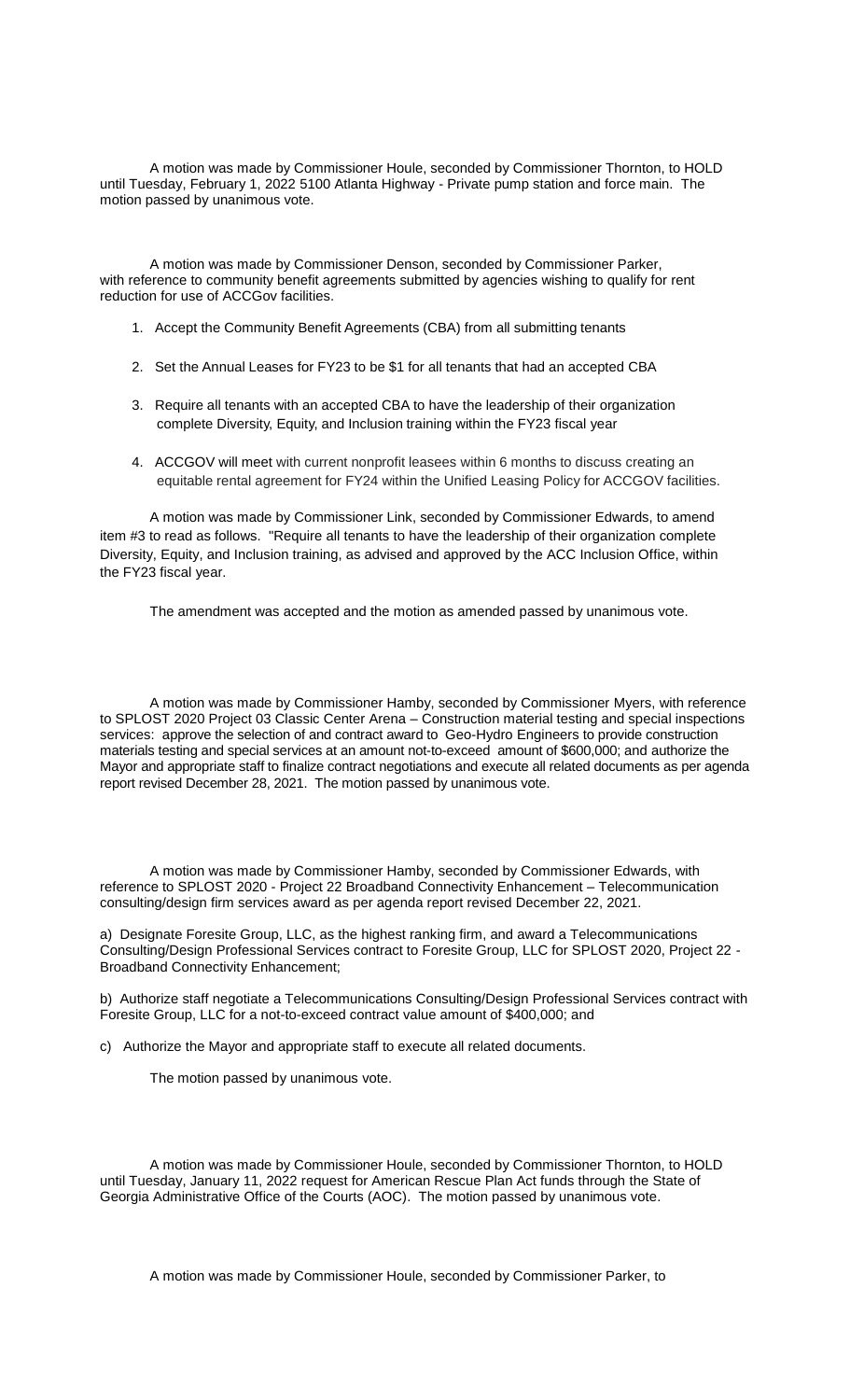a) Approve the Intergovernmental Agreement that authorizes the Joint Development Authority of the Unified Government of Athens-Clarke Country, Georgia and the City of Winterville (i) to administer on behalf of ACCGov the CDBG-CV funding, (ii) to enter into agreement(s) with the Northeast Georgia Community Food Bank, Inc. related to the use of said funds for a new community food bank facility as per Attachment #1 of agenda report revised January 4, 2022;

b) Approve the amendment to the Memorandum of Understanding with Northeast Georgia Regional Commission to assist in the administration of federal funding (Attachment #2); and

c) Authorize the Mayor and appropriate staff to execute all related documents.

The motion passed by unanimous vote.

A motion was made by Commissioner Edwards, seconded by Commissioner Denson, to adopt the following ordinance (#22-01-05) which was presented by title only. The motion passed by roll call vote with Commissioners Davenport, Parker, Link, Wright, Denson, Houle, Edwards, Myers, and Thornton voting YES; and Commissioner Hamby voting NO. (9 YES; 1 NO)

### AN ORDINANCE TO AMEND THE CODE OF ATHENS-CLARKE COUNTY, GEORGIA WITH RESPECT TO **COMMUNITY TREE MANAGEMENT**; AND FOR OTHER PURPOSES.

The Commission of Athens-Clarke County, Georgia hereby ordains as follows:

SECTION 1. Section 8-7-19 of the Code Athens-Clarke County, Georgia, entitled "*Technical Standards,"* is hereby adding the following paragraph under subsection (f):

(19) Forest regeneration shall be located within any available common areas, if possible, before permitted on individual building lots.

SECTION 2. All ordinances or parts of ordinances in conflict herewith are hereby repealed.

A motion was made by Commissioner Edwards, seconded by Commissioner Link, to adopt the following ordinance (#22-01- 06) which was presented by title only. The motion passed by roll call vote with Commissioners Davenport, Parker, Link, Wright, Denson, Edwards, Myers and Thornton voting YES; and Commissioners Houle and Hamby voting NO. (8 YES; 2 NO)

### AN ORDINANCE TO AMEND THE CODE OF ATHENS-CLARKE COUNTY, GEORGIA WITH RESPECT TO **SITE DESIGN AND USE STANDARDS**; AND FOR OTHER PURPOSES.

The Commission of Athens-Clarke County, Georgia hereby ordains as follows:

SECTION 1. Section 9-25-4 of the Code Athens-Clarke County, Georgia, entitled "*Plans Required,"* is hereby adding the following paragraph:

24. For development of residential lots under .025 acre and associated with a preliminary plat, a grading plan showing building pad locations and final grades indicating drainage patterns on each lot.

SECTION 2. Section 9-25-8 of the Code Athens-Clarke County, Georgia, entitled "*Site design standards,"* is hereby amended by adding the following paragraph:

5. For all single-family subdivision developments in RS zones, a buffer of at least 20 feet in depth, shall be required on the perimeter edge of the development site adjacent to adjoining developed parcels, not including street rights-of-way. The buffer is to remain undisturbed for the duration of construction activity, except for those areas with planned street, water, sanitary sewer and stormwater management improvements. The buffer may be removed after recording of the final plat.

SECTION 3. All ordinances or parts of ordinances in conflict herewith are hereby repealed.

A motion was made by Commissioner Edwards, seconded by Commissioner Link, to adopt the following ordinance (#22-01-07) which was presented by title only. The motion passed by roll call vote with Commissioners Davenport, Parker, Link, Wright, Denson, Edwards, Myers and Thornton voting YES; and Commissioners Houle and Hamby voting NO. (8 YES; 2 NO)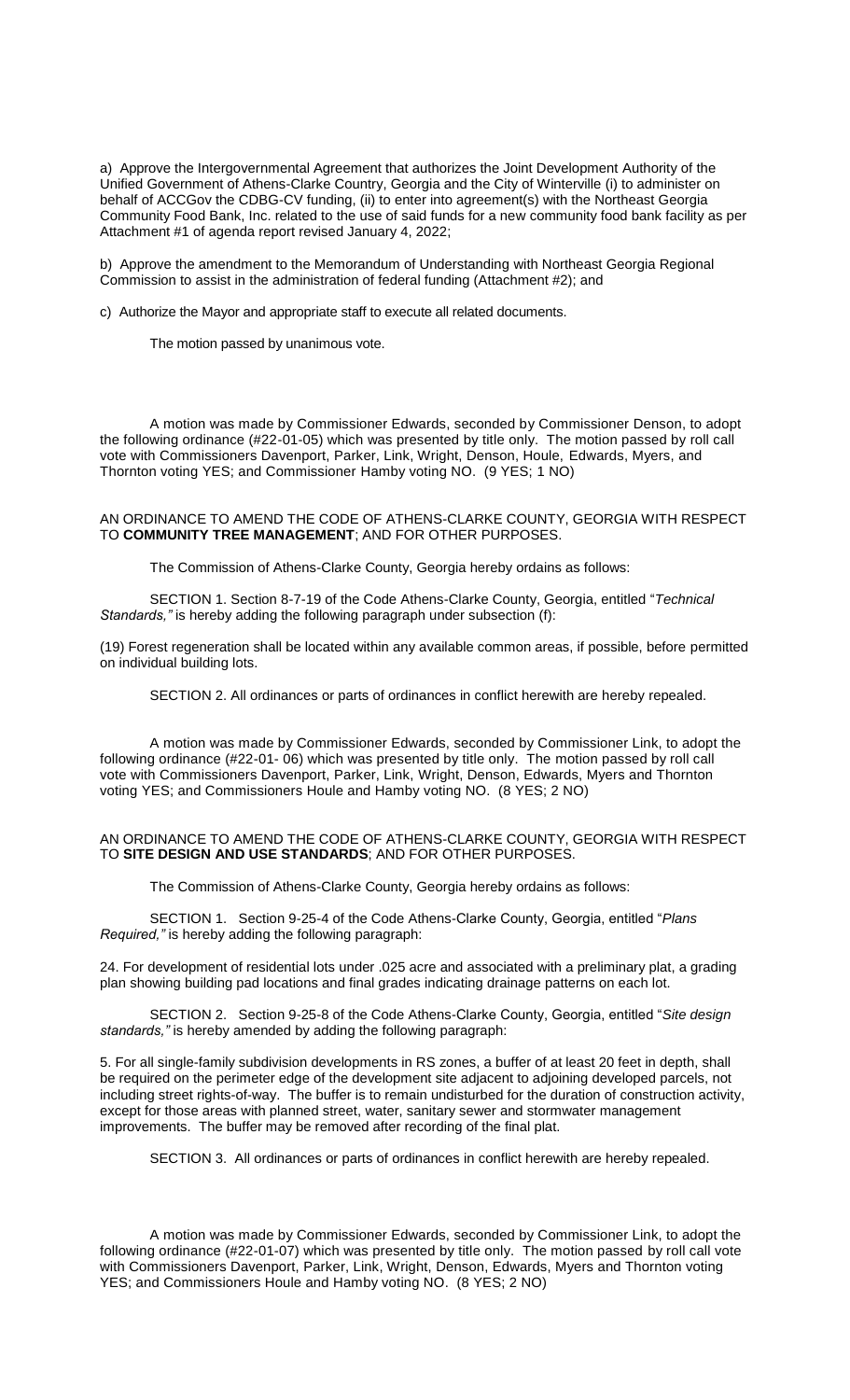### AN ORDINANCE TO AMEND THE CODE OF ATHENS-CLARKE COUNTY, GEORGIA WITH RESPECT TO **SUBDIVISION REGULATIONS**; AND FOR OTHER PURPOSES.

The Commission of Athens-Clarke County, Georgia hereby ordains as follows:

SECTION 1. Section 9-26-2 of the Code Athens-Clarke County, Georgia, entitled "*Procedure for Approval,"* is hereby amended by deleting paragraph A. 6.d.(2) and replacing it so that said paragraph now reads as follows:

(2) Following preliminary plat approval and issuance of a site review permit, and prior to final plat approval, land disturbing activity shall be limited by permit to a maximum amount of 25 acres total disturbed acreage and subject to the landscaping requirements in Sec. 9-25-8(A)(5). In order to begin construction of a subsequent phase of development, one of the following shall have occurred:

a. Either 75% of the building lots in the developed phase shall have received Certificates of Occupancy, or

b. The final plat for the current phase shall have been recorded, and a stormwater management plan for all proposed phases shall have been approved.

SECTION 2. Section 9-26-2 of the Code Athens-Clarke County, Georgia, entitled "*Procedure for Approval,"* is hereby amended so that it now reads as follows:

(3) With the exception of sidewalks, runoff reduction practices, and the top coat of asphalt on street rights-of-way, final plat approval shall be granted only after all required improvements have been installed or constructed and accepted by Athens-Clarke County. The final plat may be approved prior to construction of sidewalks, the top coat of asphalt on street rights-of-way, and completion of any stormwater management facilities associated with current or further phases of the development, provided that a financial guarantee for such improvements has been provided as required in this chapter. No permit for building construction for an individual lot shall be issued until the final plat has been approved.

SECTION 3. All ordinances or parts of ordinances in conflict herewith are hereby repealed.

### New business – Consider under suspension of Rules

A motion was made was made by Commissioner Edwards, seconded by Commissioner Link, to suspend Rules of Commission for consideration of new business items. The motion passed by unanimous vote.

A motion was made by Commissioner Edwards, seconded by Commissioner Link, to adopt the following ordinance (#22-01-08) which was presented by title only. The motion passed by unanimous vote.

#### **AN ORDINANCE FOR THE TWENTY-FIFTH DECLARATION OF A LOCAL STATE OF EMERGENCY RELATED TO COVID-19; AND FOR OTHER PURPOSES.**

**WHEREAS,** like much of the world the United States, the State of Georgia, and the Unified Government of Athens-Clarke County, Georgia, ("ACCGov") are currently responding to an outbreak of respiratory disease caused by a novel coronavirus named "SARS-CoV-2" and the disease it causes named "coronavirus disease 2019" (abbreviated "COVID-19"); and

**WHEREAS,** COVID-19 is officially a global pandemic according to the WHO; and

**WHEREAS,** COVID-19 can spread from person to person, and can result in no symptoms, minor symptoms, or serious illness causing permanent organ damage and death; and

**WHEREAS,** individuals age 65 or over or living with certain medical conditions identified by the CDC (members of Vulnerable Populations) and members of other populations identified by the CDC ("Other Populations at Risk") are at risk of severe and lasting harm to health or death from COVID-19; and

**WHEREAS,** COVID-19 also has been reported to cause severe and permanent damage to some children; and

**WHEREAS,** the CDC has noted that COVID-19 spreads very easily and sustainably when an infected person (who may not exhibit symptoms at all, or only minor symptoms) talks, sneezes, or coughs in close proximity with others (within six feet); and

**WHEREAS,** on March 16, 2020, the Mayor and Commission of the Unified Government of Athens-Clarke County, Georgia adopted an Ordinance for the Declaration of Local State of Emergency related to COVID-19;

**WHEREAS,** on March 19, 2020, pursuant to their authority under the Athens-Clarke County Emergency Management Ordinance, the Athens-Clarke County Mayor and Commission adopted a Second Declaration of Local Emergency activating certain emergency powers in order to allow Athens-Clarke County to quickly respond to the COVID-19 pandemic and renewed that declaration on April 21, 2020, June 2, 2020, July 7, 2020, July 30, 2020, August 18, 2020, September 15, 2020, October 6, 2020, November 4, 2020, December 1, 2020, January 6, 2021, February 2, 2021, March 2, 2021, April 6, 2021, May 4, 2021, June 1, 2021, June 15, 2021, July 20, 2021, August 3, 2021, September 7, 2021, October 5, 2021, November 2, 2021, and again on December 7, 2021; and **WHEREAS,** the COVID-19 Delta and Omicron variants have created a new surge in cases in Georgia and Athens-Clarke County;

and

**WHEREAS,** the CDC indicates that a person's risk of exposure to COVID-19 infection is directly related to the risk of exposure to infectious persons, which is largely determined by the extent of COVID-19 circulation in the surrounding community; and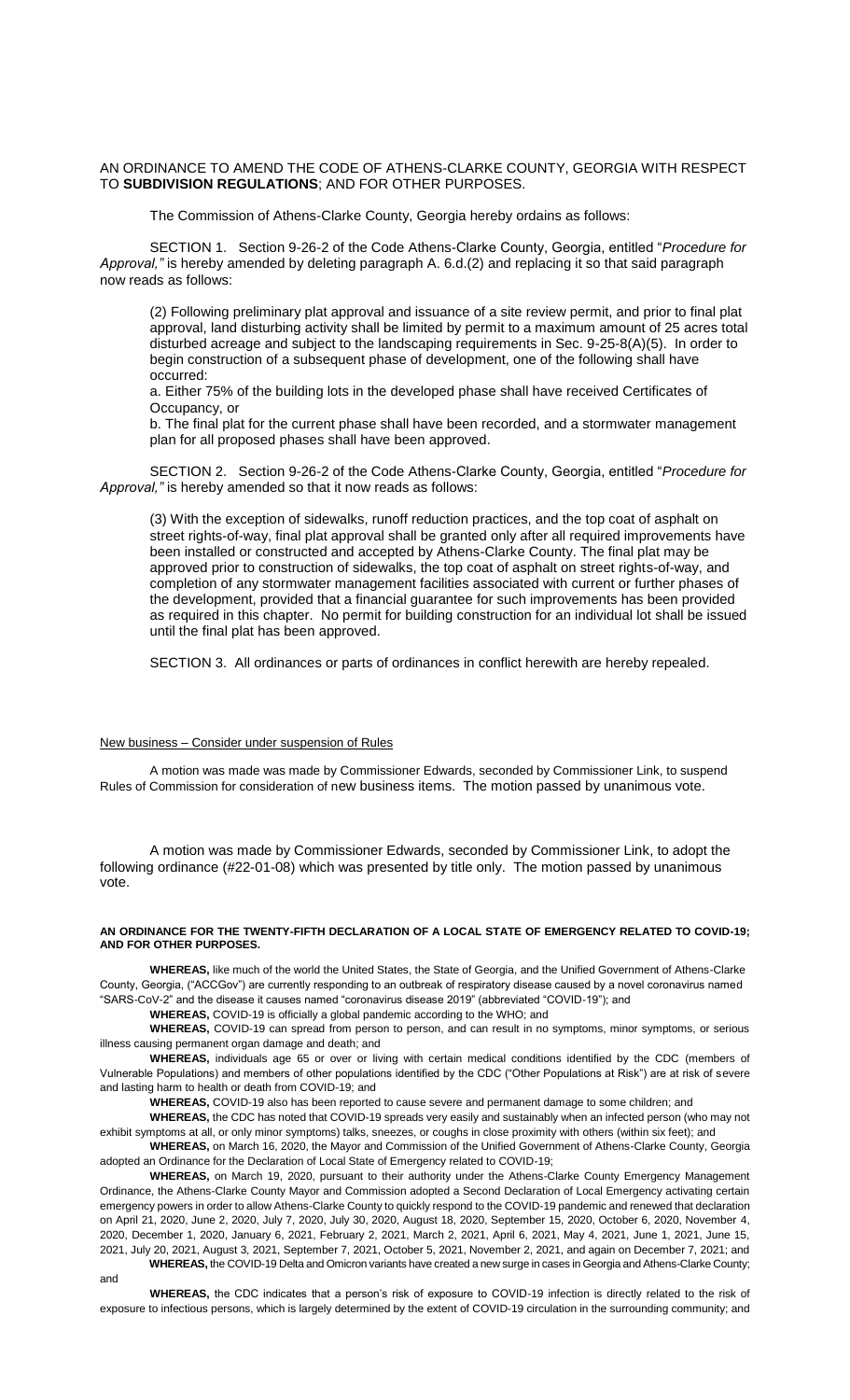**WHEREAS,** CDC recommends using new COVID-19 cases per 100,000 persons in the last seven (7) days as one of its metrics for assessing the level of community transmission; and

**WHEREAS,** as of Thursday, December 30, 2021, the CDC reports that the prevalence of confirmed cases in Athens-Clarke County of COVID-19 is 574.30 cases per 100,000 persons in the past seven (7) days;

**WHEREAS,** based upon this metric, Athens-Clarke County is currently experiencing a "high" level of community transmission"—i.e. greater than 100 new cases per 100,000 persons in the past seven (7) days—("high" being the highest level possible); and

**WHEREAS**, according to the Georgia Department of Public Health COVID-19 update on Wednesday, December 29, 2021, (the "GDPH Update") Georgia now has 1,384,606 confirmed cases of COVID-19, including 18,831 confirmed cases in Athens-Clarke County; and

**WHEREAS**, according to the GDPH Update, 26,358 individuals in Georgia have died and 94,250 have been hospitalized after contracting COVID-19; and

**WHEREAS**, Georgia is now experiencing a significant surge in COVID-19 cases due primarily to the Omicron variant, having recorded its highest single-day total of new COVID-19 cases since the pandemic began on December 28, 2021; and

**WHEREAS,** the Center for Disease Control ("CDC") has issued guidance on the emerging and rapidly evolving situation of the COVID-19 pandemic, including how to protect oneself from this illness; and

**WHEREAS,** social distancing is recommended by the CDC to prevent the continued spreading of this illness in the community; and

**WHEREAS,** the CDC also advises that the use of masks or cloth face coverings will slow the spread of COVID-19; and

**WHEREAS,** on April 2, 2020, Governor Kemp signed an Executive Order to Ensure a Safe and Healthy Georgia (Governor's Executive Order 04.02.20.01) to address the COVID-19 pandemic by implementing temporary actions necessary and appropriate to protect the health, safety, and welfare of Georgia's residents and visitors; and

**WHEREAS,** subsequently, Governor Kemp issued a series of Executive Orders which amended and revised the temporary action necessary and appropriate to protect the health, safety, and welfare of Georgia's residents and visitors, the last such Executive Order expiring on July 1, 2021; and

**WHEREAS,** nevertheless, because of the continuing negative impacts of the COVID-19 pandemic on the State's economy, supply chain, and healthcare infrastructure, on June 30, 2021, Governor Kemp issued an Executive Order declaring there to be a State of Emergency in the State of Georgia and ordering that all resources of the State of Georgia shall be made available to assist in activities designed to address this emergency and aid recovery and response efforts; and

**WHEREAS,** on February 24, 2021, Joseph Biden, President of the United States, issued notice stating that the national emergency declared on March 13, 2020, concerning the COVID-19 pandemic is to continue in effect beyond March 1, 2021; and

**WHEREAS,** on July 19, 2021, Xavier Becerra, Secretary of the United States Department of Health and Human Services, renewed his determination (and that of former Secretary Alex M. Azar II) that a public health emergency exists and has existed since January 27, 2020, such prior renewals having been executed upon April 21, 2020, July 23, 2020, October 2, 2020, January 7, 2021, April 15, 2021, July 19, 2021, and October 15, 2021; and

**WHEREAS,** pursuant to the authority of O.C.G.A. § 38-3-28, local governments are specifically empowered to enact such orders, rules, and regulations as may be necessary for emergency management purposes and to supplement the carrying out of Articles 1 through 3 of the Emergency Management chapter of the Official Code of Georgia, but such orders, rules, and regulations shall not be inconsistent with any orders, rules, and regulations promulgated by the Governor or by any state agency exercising a power delegated to it by him; and

**WHEREAS,** this emergency order is authorized by O.C.G.A. §§ 38-3-4 and 38-3-28, which authorize the Mayor and Commission to use emergency powers in O.C.G.A. §§ 38-3-1 through 38-3-64; and

**WHEREAS,** pursuant to O.C.G.A. § 38-3-6, during an emergency, O.C.G.A. §§ 38-3-1 through 38-3-64 are supposed to be liberally construed to effectuate their purposes; and

**WHEREAS,** on July 27, 2021, the CDC issued new guidance pursuant to which it recommends that to maximize protection from the Delta SARS-CoV-2 variant and to prevent possibly spreading it to others, persons, including those who are fully vaccinated, should wear a mask indoors in public if they are in an area of substantial or high transmission; and

WHEREAS, the CDC issued guidance (most recently updated on December 20, 2021) continuing to recommend mask wearing in public indoor spaces regardless of vaccination status in areas of substantial or high community transmission to maximize protection from the Omicron SARS-CoV-2 variant; and

**WHEREAS,** requiring the use of masks is a targeted response that can combat the threat to public health using the least restrictive means, and if people follow this requirement, more extreme measures may be avoided; and

**WHEREAS,** pursuant to Section 1-104 (d) of the Charter of the Unified Government of Athens-Clarke County, Georgia, the Mayor and Commission have the right, duty, power, privilege and authority to exercise and enjoy all other powers, duties, functions, rights, privileges, and immunities necessary and proper to promote or protect the safety, health, peace, security and general welfare of said government and its inhabitants and to exercise all implied powers necessary to carry into execution all powers granted in this Charter as fully and completely as if such powers were fully enumerated herein and to do and perform all of the acts pertaining to its property, affairs and local government which are necessary or proper in the legitimate exercise of its corporate powers and governmental duties and functions; and

**WHEREAS,** pursuant to Sub-Sections (36) and (39) of Section 8-114 of the Charter of the Unified Government of Athens-Clarke County, Georgia, the Mayor and Commission have the following additional powers:

(17) Health: To prescribe and enforce heath and sanitation standards; and

(36) Emergencies: To provide for the determination, proclamation and combatting of emergencies; and

(39) General health, safety, and welfare: To define, regulate and prohibit any act, practice, conduct or use which is detrimental to the health, sanitation, cleanliness, welfare, and safety of the inhabitants of the unified government; and

**WHEREAS,** the United States Supreme Court has previously held that "[u]pon the principle of self-defense, of paramount necessity, a community has the right to protect itself against an epidemic of disease which threatens the safety of its members; and

**WHEREAS,** pursuant to this declaration, the Mayor and Commission of Athens-Clarke County, Georgia have determined that it is necessary to continue the previous provisions of its Nineteenth Declaration and to additionally provide that persons within the jurisdiction of the Unified Government of Athens-Clarke County, Georgia, shall wear a mask over the nose and mouth indoors in public as described herein; and

**WHEREAS,** the following actions related to outdoor restaurant seating areas, outdoor retail areas, and the indoor mask mandate are necessary and appropriate to balance the public's interest in being free from undue restrictions with the compelling public interest of providing for the health, safety, and welfare of residents of Athens-Clarke County and the surrounding communities, particularly those individuals who are members of Vulnerable Populations or Other Populations at Risk; and

**WHEREAS,** in the judgment of the Mayor and Commission of the Unified Government of Athens-Clarke County, Georgia, with advice from other subject matter experts, there exist emergency conditions as a result of COVID-19 within the geographical boundaries of the Unified Government as described in Section 1-102 of the Charter requiring extraordinary and immediate corrective actions for the protection of the health, safety, and welfare of the citizens of Athens-Clarke County and the surrounding communities;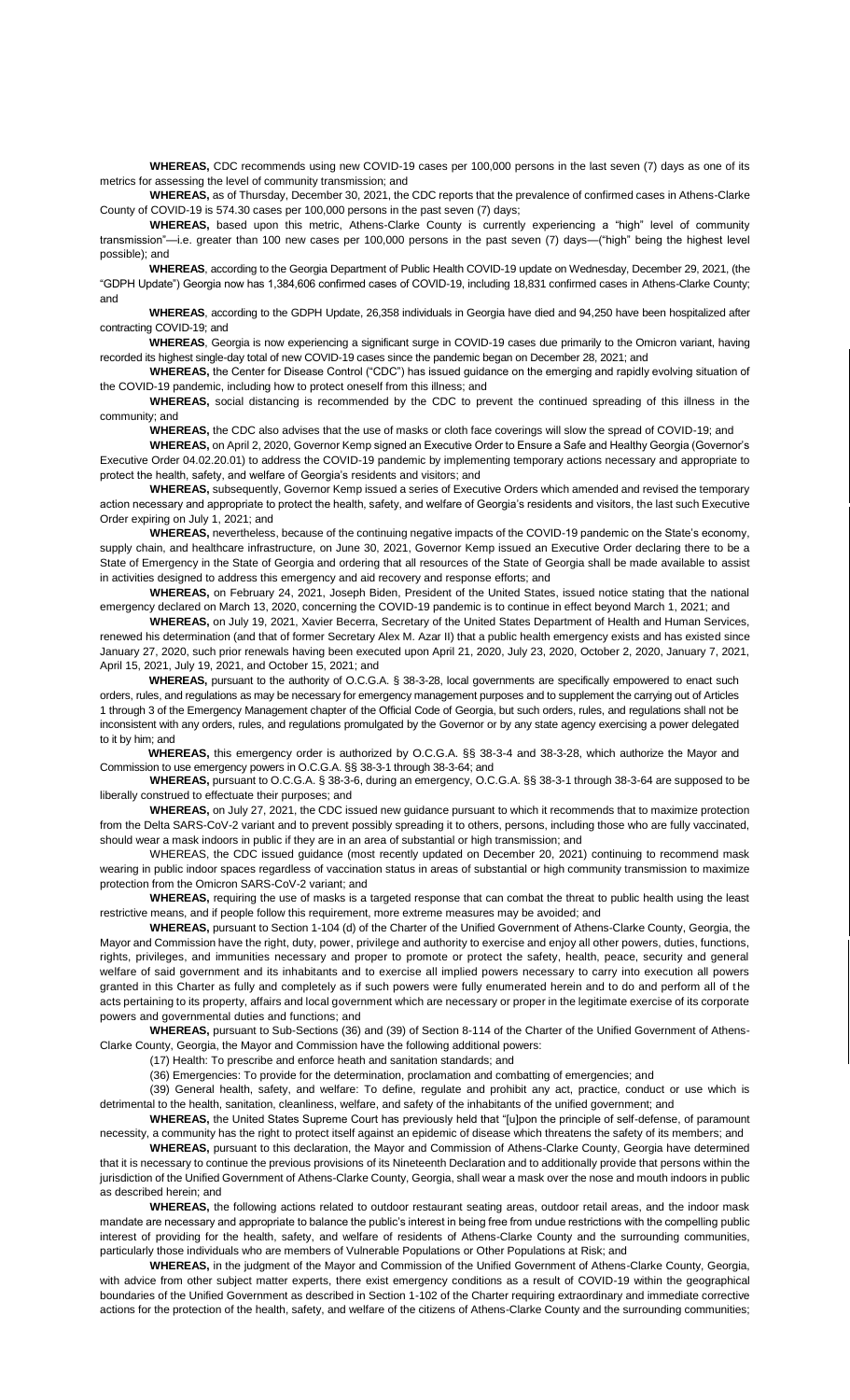**NOW, THEREFORE,** the Commission of Athens-Clarke County, Georgia hereby ordains and declares that a local state of emergency continues to exist within the territorial limits of the Unified Government of Athens-Clarke, County, Georgia, and shall continue until the conditions requiring this declaration are abated.

**NOW, THEREFORE,** because of the local state emergency ordained and declared above, the Commission of Athens-Clarke County, Georgia hereby ordains and orders the following:

#### SECTION 1. **Outdoor Restaurant Seating Areas**

Any provisions of the Alcoholic Beverages Ordinance which prohibit any person from having in his or her possession any alcoholic beverages in any open container be temporarily suspended as it applies to patrons or employees of any restaurant possessing a Class D (retail liquor by the drink), D1 (retail liquor by the drink, low volume restaurant), E (retail beer by drink), or F (retail wine by the drink) license who are transporting, serving, or consuming alcoholic beverages in an approved outdoor seating area within 100 feet of the outer wall of licensed premises or who are transporting alcoholic beverages across public streets, sidewalks or rights-of-way for the purpose of serving or consuming said beverages in an approved outdoor seating area as described herein.

#### SECTION 2. Outdoor Retail Areas

Any provisions of the Alcoholic Beverages Ordinance which prohibit any person from having in his or her possession any alcoholic beverages in any open container be temporarily suspended as it applies to patrons or employees of any licensee possessing a Class D (retail liquor by the drink), D1 (retail liquor by the drink, low volume restaurant), E (retail beer by drink), or F (retail wine by the drink) license who is participating in the Outdoor Retail Area Program pursuant to policy number MGR-008D entitled "A Policy to Extend the Outdoor Retail Areas Pilot Program for the Remainder of 2020," and who are transporting, serving, or consuming alcoholic beverages in the Outdoor Retail Area as approved by the Athens-Clarke County Central Services Department or who are transporting alcoholic beverages across public streets, sidewalks or rights-of-way for the purpose of serving or consuming said beverages in said Outdoor Retail Area.

#### SECTION 3.

#### Indoor Mask Mandate

- (a) The provisions of Section 3 of this Ordinance shall only be enforced when the prevalence in Athens-Clarke County of confirmed cases of COVID-19 over the previous seven (7) days is equal to or greater than one hundred (100) cases per one hundred thousand (100,000) people according to the Centers for Disease Control, or when the Georgia Department of Public Health reports a vaccination rate of more than 80% of the Athens-Clarke County population.
- (b) For purposes of this Ordinance, the following terms are hereby defined as follows:
- (1) *Entity* means any private business, establishment, corporation, non-profit corporation, or organization, including the curtilage thereof.
- (2) *Facial covering or mask* means a device to cover the nose and mouth of a person and impedes the spread of saliva, respiratory droplets, or other fluids during speaking, coughing, sneezing or other intentional or involuntary action. Medical grade masks are not required; coverings may be fashioned as advised by the CDC and from other suitable fabrics. The mask must cover the mouth and nose of the wearer.
- (3) *Polling place* means the room provided in each precinct for voting at a primary or election.
- (4) *Public place* means any place other than a personal vehicle, residential property, or an entity including the curtilage thereof.
- (c) Except as otherwise provided in this Ordinance all persons in an entity or a public place shall wear a facial covering or mask over the mouth and nose at all times when indoors.
- (d) Facial coverings or masks are not required in the following circumstances:
- (1) In personal vehicles or upon residential property;
- (2) When a person is alone in enclosed spaces or only with other household members;
- (3) When the individual has a bona fide religious objection to wearing a facial covering or mask;
- (4) While drinking or eating;
- (5) When a licensed healthcare provider has determined that wearing a facial covering or mask causes or aggravates a health condition for the individual or when such person has a bona fide medical reason for not wearing a facial covering or mask;
- (6) When wearing a facial covering or mask would prevent the receipt of personal services or performing work in the course of employment;
- (7) When complying with the directions of a law enforcement officer or for the purposes of verifying a person's identity, such as when purchasing alcohol, tobacco, or prescription drugs or when engaging in a financial transaction;
- (8) Children under the age of ten (10) years;
- (9) When the individual is having difficulty donning or removing a face mask or face covering without assistance;
- (10) At any polling place and no individual shall be denied ingress or egress to or from a polling place for failure to wear a facial covering or mask; and
- (e) (1) Every entity subject to this Ordinance which does not consent to enforcement of this Ordinance upon its property shall post a clearly legible sign in one inch Arial font at all public entrances of such entity stating the following: "This location does not consent to enforcement of any local face covering requirement upon this property.
- (2) If an entity does not post the signage described in subparagraph (1) of this paragraph it shall be conclusively presumed to have consented to enforcement of this Ordinance on its property and failures by individuals to wear facial coverings or masks as required by this ordinance shall be determined to be violations and enforced as contemplated in paragraph (f).
- (f) Violations of this Section 3 may be enforced by a notice of ordinance violation issued by any police officer, code enforcement officer, or other authorized law enforcement official, as provided below:
- (1) A person who fails to comply with paragraph (c) of Section 3 of this Ordinance shall be first given a warning and an opportunity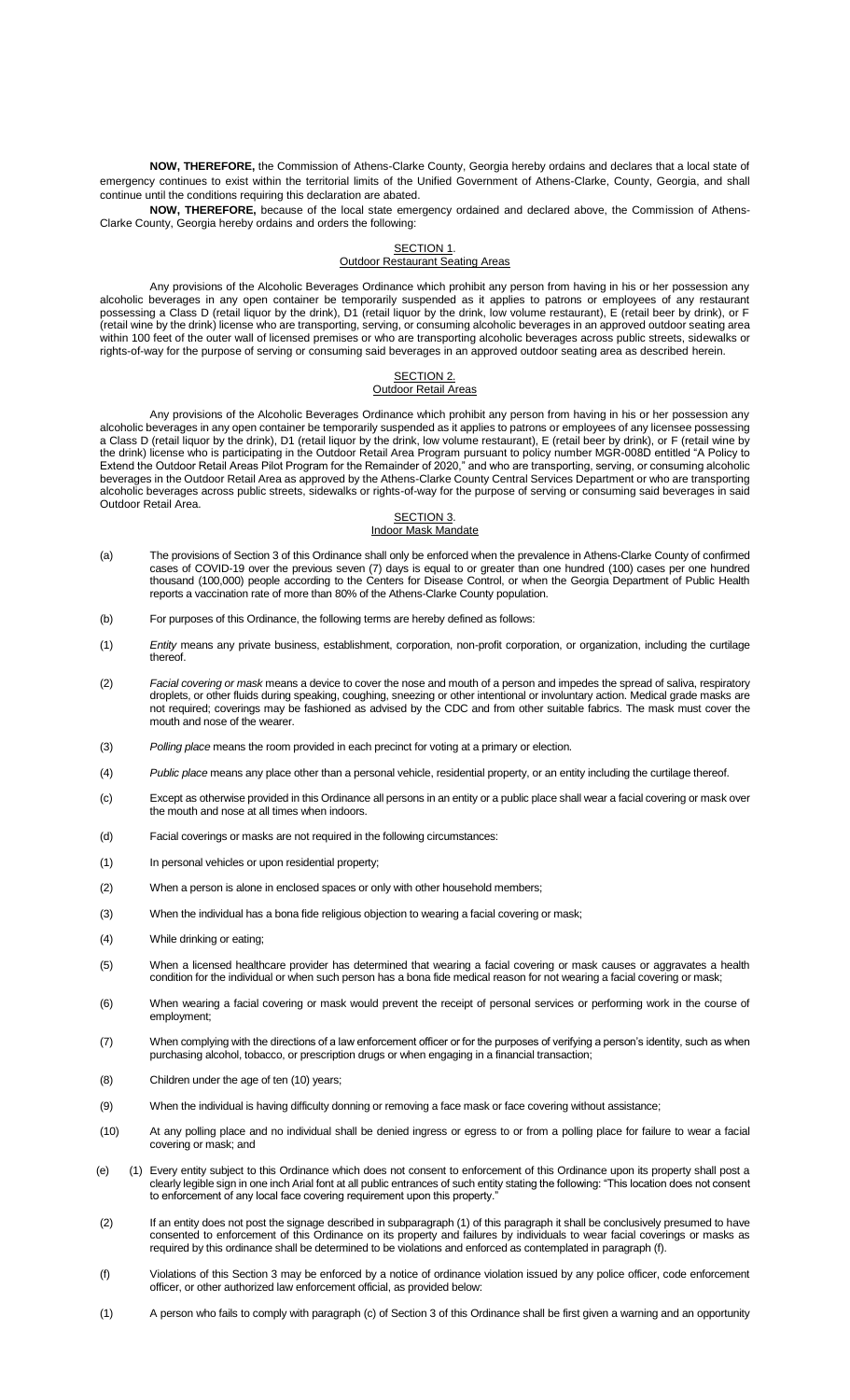to put on a facial covering or mask, leave the entity, or comply with one of the exceptions in paragraph (d) of Section 3.

- (2) If the person violating this Ordinance refuses or fails to comply with this Ordinance after being given a warning pursuant to subparagraph (1) of this paragraph then such person may be subject to a civil penalty of not more than \$25.00 on the first offense and not more than \$50.00 on the second and any subsequent offenses.
- (3) A notice of violation may be served by delivery into the hands of the suspected violator or by other reasonable process for serving notice of ordinance violations used by Athens-Clarke County.
- (4) Violations of this ordinance shall not be enforced against any entity and shall not be taken against any owner, director, officer, or agent of an entity for the failure of their customers to comply with this ordinance.
- (5) Notwithstanding the foregoing, every effort shall be made to bring an individual into voluntary compliance with the terms of this Ordinance prior to issuance of any notice of violation, including providing complimentary masks, explaining the importance of wearing facial coverings during this pandemic, and issuing verbal and written warnings.
- (g) In all locations where facial coverings or masks are not required to be worn pursuant to this Ordinance, they are strongly encouraged to be worn.

#### SECTION 4. The Mayor and Commission adopt and make the findings discussed in the "Whereas" paragraphs the factual findings of the Mayor and Commission.

#### SECTION<sub>5</sub>.

This Ordinance shall become effective at 8:00 a.m. on the next day following the Mayor's approval and will continue to be in effect until 11:59 p.m. on Wednesday, February 2, 2022, or until it otherwise extended, rescinded, superseded, or amended by an ordinance of the Commission.

#### SECTION 6.

Should any provision, paragraph, sentence, or word of this Ordinance be rendered or declared invalid by any final court of competent jurisdiction or by reason of any preemptive legislation, the remaining provisions, paragraphs, sentences, or words of this Ordinance as hereby issued shall remain in full force and effect. All Ordinances or parts of Ordinances in conflict with this Ordinance are, to the extent of such conflict, hereby repealed or set aside.

### SECTION<sub>7</sub>.

The Clerk of Commission, in consultation with the County Attorney, shall have the power to correct scrivener's errors.

#### SECTION 8.

Copies of this Ordinance shall be: (1) promptly posted at Athens-Clarke County City Hall, 301 College Avenue, Athens, Georgia; (2) promptly posted on the www.accgov.com website; and (3) provided to any member of the public requesting a copy of this Order.

A motion was made by Commissioner Edwards, seconded by Commissioner Link, to approve the first amendment by and between The Northeast Health District ("NEHD"), The Unified Government of Athens-Clarke County, Georgia (ACCGov"), and Mako Medical Laboratories LLC, ("MAKO) reference COVID-19 testing. The motion passed by unanimous vote.

## Public input on items other than those listed on this agenda

- 1. Michael Smith requested conflict resolution on Oneta Street
- 2. Bob Gadd supported advanced EMT training for firefighters

### FROM MAYOR GIRTZ:

1. Announced the following committee assignments.

### GOVERNMENT OPERATIONS COMMITTEE

Mariah Parker, Chair Patrick Davenport Melissa Link Tim Denson Mike Hamby

## LEGISLATIVE REVIEW COMMITTEE

Russell Edwards, Chair Allison Wright Jesse Houle Carol Myers Ovita Thornton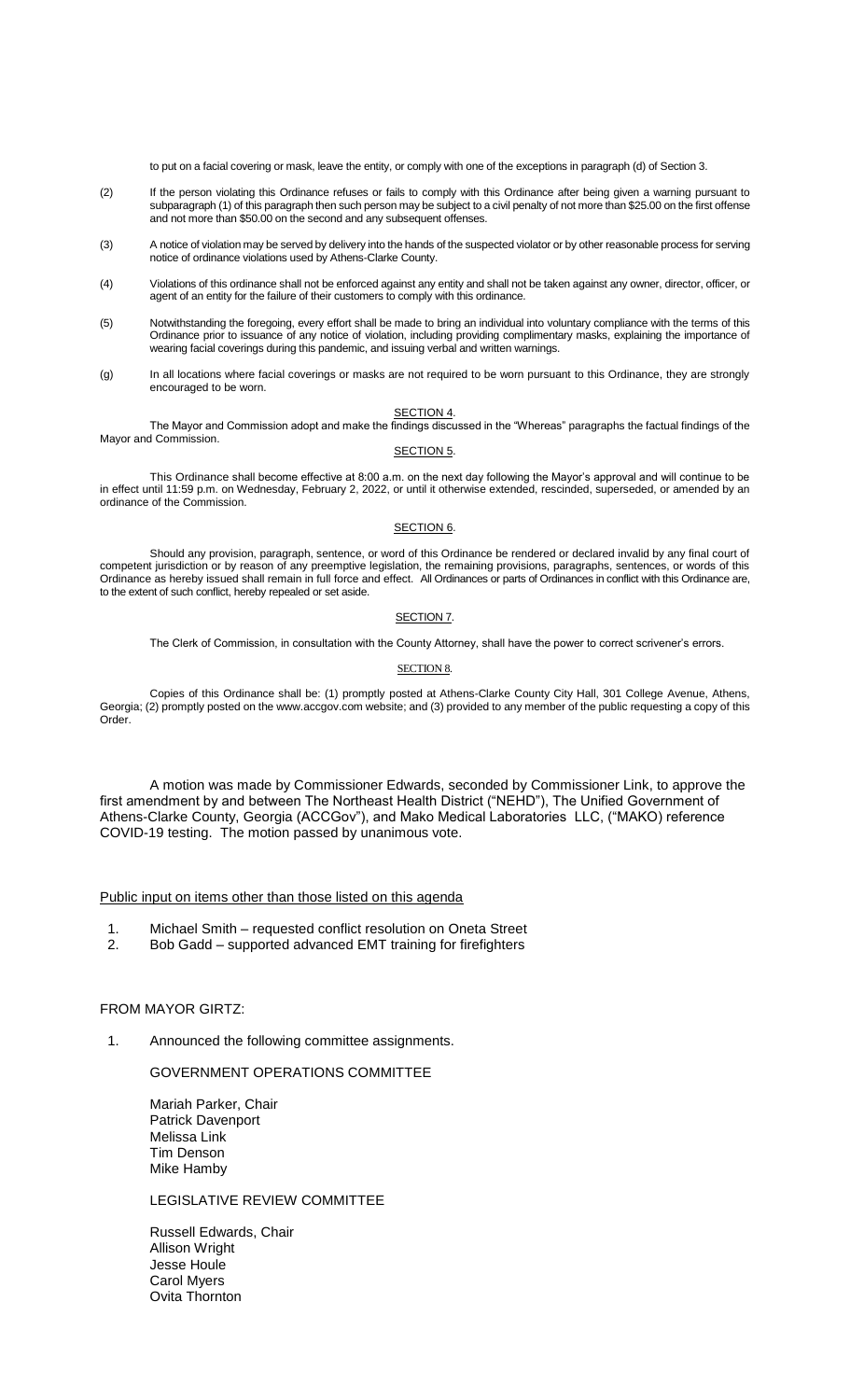## AUDIT COMMITTEE

Patrick Davenport, Chair Melissa Link Allison Wright Russell Edwards Ovita Thornton

- 2. Stated he will review staff and capital needs regarding EMS.
- 3. Stated he is working on remediation litter program.
- 4. Thanked Commissioner Edwards for his two-year service as Mayor Pro tem.
- 5. Encouraged citizens to apply for positions on the Public Safety Civilian Oversight Board and the Human Relations Commission.

Mayor Girtz requested Commissioner Edwards preside over election of Mayor Pro tem for 2022.

A motion was made by Commissioner Edwards, seconded by Commissioner Link, to elect Commissioner Myers as Mayor Pro tem.

A substitute motion was made by Commissioner Wright, seconded by Commissioner Hamby, to elect Commissioner Thornton as Mayor Pro tem.

Commissioner Edwards ruled rather than voting on an original and substitute motion, the vote would be roll call for individuals.

There was a roll call vote with Commissioners Davenport, Wright, Thornton, and Hamby voting for Commissioner Thornton and Commissioners Parker, Link, Denson, Houle, Edwards, and Myers voting for Commissioner Myers.

With six votes Commissioner Myers was declared elected Mayor Pro tem.

Commissioners expressed appreciation to Commissioner Edwards for his service as Mayor Pro tem.

Commissioners Myers, Hamby, and Davenport expressed concern with private hauler Republic who is not providing required recycling service.

Commissioners supported COVID testing and encouraged businesses to assist.

# FROM COMMISSIONER EDWARDS:

- 1. Requested Riverbend Parkway bike lane be serviced for removal of leaves.
- 2. Expressed appreciation for the opportunity to serve as Mayor Pro tem.

## FROM COMMISSISONER MYERS:

- 1. Expressed appreciation to staff and attorney for clearing of vacant lot at Lexington/Barnett Shoals Roads.
- 2. Expressed appreciation for her election as Mayor Pro tem.

### FROM COMMISSIONER THORNTON:

- 1. Stated she is committed to keep up with and better serve the community.
- 2. Stated she strongly supports the police department.